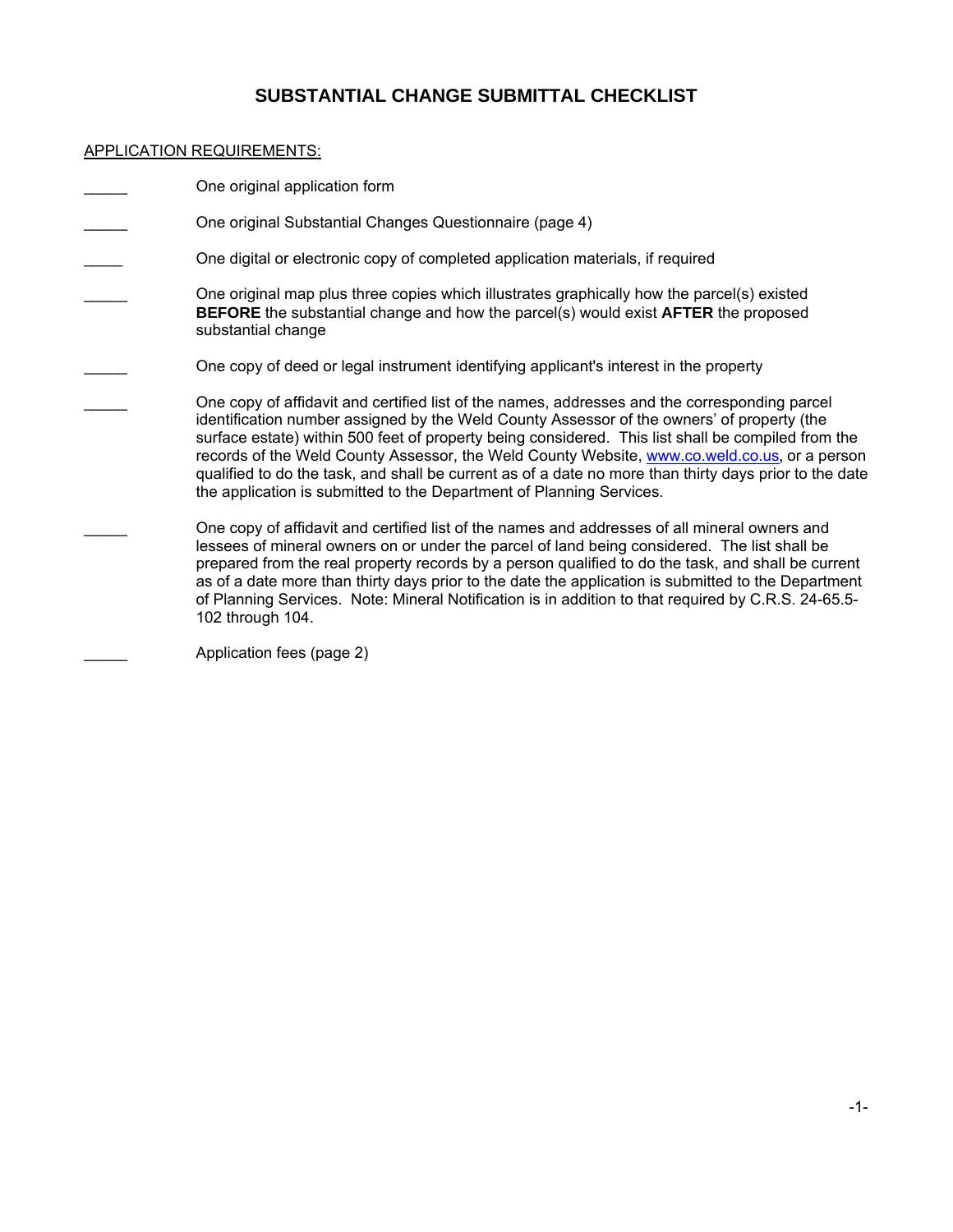## **SUBSTANTIAL CHANGE PROCEDURAL GUIDE**

| <b>APPLICATION FEE</b> | HEARINGS/MEETINGS                                                  | PROCESSING TIME    |
|------------------------|--------------------------------------------------------------------|--------------------|
| \$2,000.00             | <b>Planning Commission</b><br><b>Board of County Commissioners</b> | 75 days<br>45 days |
|                        |                                                                    |                    |

Fees are non-refundable and due at time of application submittal. Fees are set by the Board of County Commissioners by Resolution. County Staff is not authorized to negotiate fees and cannot, under any circumstance, change, reduce, or amend the fees set forth in the Weld County Planning Fee Schedule.

### PURPOSE

The purpose of this packet is to provide the applicant with information on the Substantial Change Application process found in Chapter 2, Article II, Section 2-3-10 of Weld County Code. A Copy of the Weld County Code is available online at [www.co.weld.co.us](http://www.co.weld.co.us/) (Quick Links – County Code). It is the responsibility of the applicant to be knowledgeable of the specific requirements of Substantial Change application process.

- 1. Except in those cases to which the requirements of Paragraph 1.A below apply, neither an applicant nor his successors in interest in property for which a land-use application was denied within the preceding five years may submit a land-use application or request a rehearing on a previously submitted application for any portion of the property contained in the original application unless the Board of County Commissioners has determined that, based upon a showing by the applicant, there has been a substantial change in the facts and circumstances regarding the application or that there is newly discovered evidence that the applicant could not have discovered with diligent effort at the time of the original application.
	- A. Upon approval of Ordinance 173-C, the Weld County Subdivision Ordinance, which became effective December 5, 1995, neither an applicant nor his successors in interest in property for which a Recorded Exemption application was denied within the preceding ten years may submit a Recorded Exemption application or request a rehearing on a previously submitted application for any portion of the property contained in the original application unless the Board of County Commissioners has determined that, based upon a showing by the applicant, there has been a substantial change in the facts and circumstances regarding the application or that there is newly discovered evidence that the applicant could not have discovered with diligent effort at the time of the original application.
- 2. "Substantial change in facts and circumstances" shall mean a substantial change in the land-use application, in the surrounding land-uses or in applicable provisions of the law.
- 3. A petition requesting rehearing on an application or permission to file another application for property previously denied a land-use permit shall be submitted to the Department of Planning Services for processing. The Department shall schedule a substantial change hearing before the Planning Commission or Board of County Commissioners. Land-use applications originally heard by only the Board of County Commissioners shall be scheduled before the board only. The Planning Commission shall consider the rehearing petition only if it considered the original land-use application. It shall review the petition and any supporting information. The Planning Commission shall consider whether the applicant has demonstrated that a substantial change in the facts or circumstances has occurred subsequent to the board's decision or that there was newly discovered evidence that the applicant could not have discovered with diligent effort at the time of the original application. The Planning Commission shall make a written recommendation of its findings to the Board of County Commissioners.
- 4. Legal notice of a substantial change hearing shall be published according to the method of publication for the original hearing. If originally heard before the Planning Commission, the Department of Planning Services shall be responsible for publication. If originally heard before the Board of County Commissioners, the Clerk to the Board shall be responsible for publication.
- 5. Notice of the substantial change hearing and the public hearing date shall be provided to owners of property located within five hundred feet of the parcel under consideration and owners and lessees of the mineral estate on or under the parcel under consideration. The notification shall be mailed, first class, not less than ten days before the scheduled public hearing. Similar notice shall also be provided any agency, body, or group who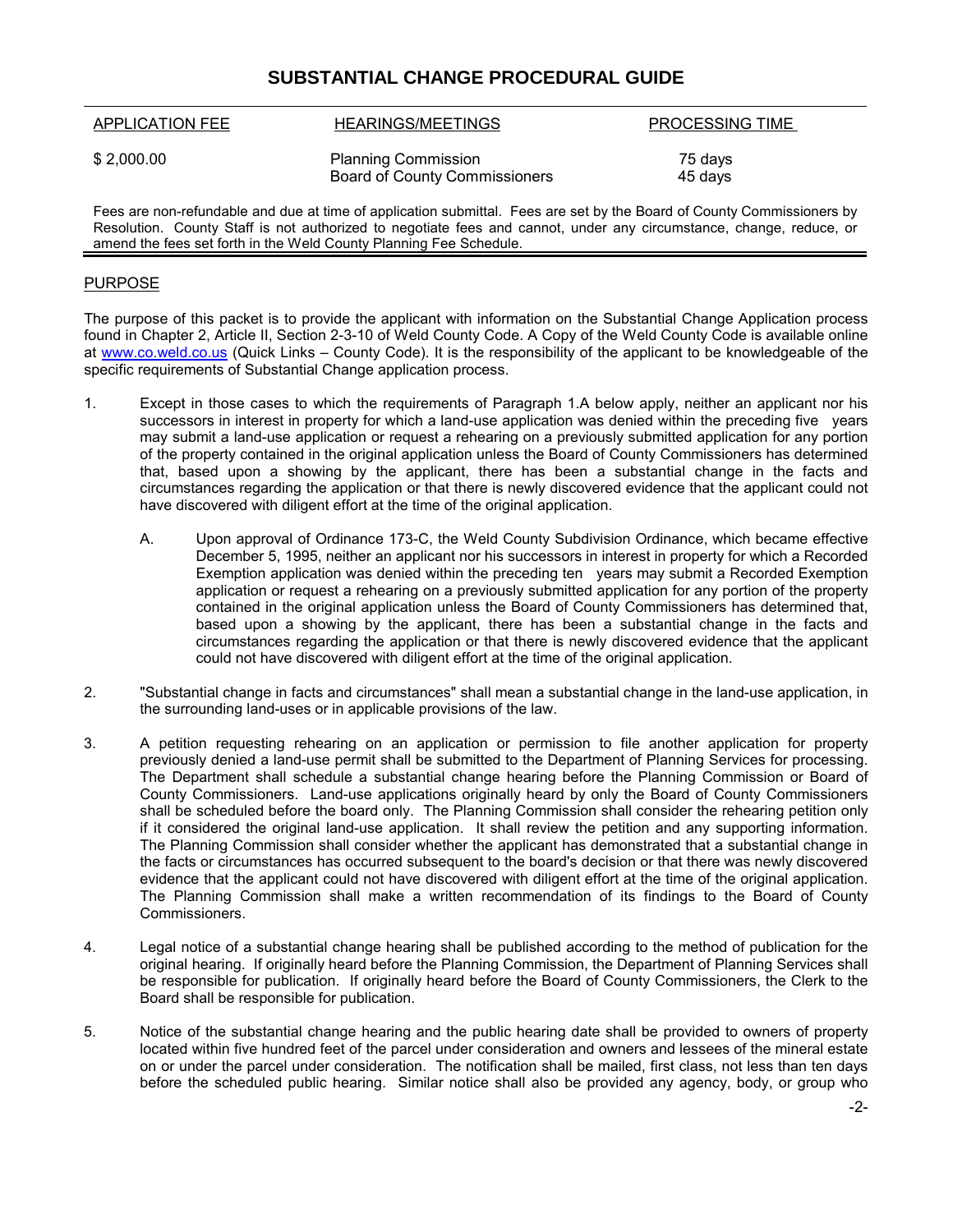received a referral request from the Department of Planning services on the original application. Notice will not be sent to property owners concerning land use matters, such as recorded exemptions, which were not sent when the original case was heard.

- 6. The Board of County Commissioners shall hold a substantial change hearing after the legal notice and notices to property owner, mineral owners and lessees, and referral agencies identified in items four and five have been completed. The legal notice and notification shall be done at least ten days prior to the board's hearing.
- 7. The Board of County Commissioners may grant such a petition when it determines that the applicant has demonstrated that a substantial change in the facts or circumstances has occurred subsequent to the board's decision or that there was newly discovered evidence not available to the applicant at the time the board considered the application. The board may deny the petition solely upon the contents of the petition or when deemed advisable by the board that the applicant has failed to demonstrate that a substantial change in the facts or circumstances have occurred subsequent to the board's decision or that there was newly discovered evidence that the applicant could not have discovered with diligent effort at the time of the original application. The board shall consider the applicant's rehearing petition, the Planning Commission's recommendation, oral testimony at the public hearings, written related information, and any other relevant material in making its decision.
- 8. When the Board of County Commissioners grants a rehearing petition, the applicant may file a new application with the Department of Planning Services. The application shall be processed in accordance with the requirements of the Weld County Zoning Ordinance or Weld County Subdivision Regulations.
- 9. No petition for rehearing may be granted where the decision of the Board of County Commissioners on a landuse application has been appealed or contested in any court of law, during the pendency of the court action.

### SIGN POSTING

The Department of Planning Services will be responsible for posting a sign on the property under consideration in a location readily visible from the adjacent roadway(s). The sign will be posted at least ten days preceding the hearing date, both for the Planning Commission hearing and again for the Board of County Commissioners' hearing. The sign will be provided by the Department of Planning Services. The sign will be posted adjacent to and visible from a publicly maintained road right-of-way. In the event the property under consideration is not adjacent to a publicly maintained road right-of-way, second sign at the point at which the driveway (access drive) intersects a publicly maintained road right-of-way will be posted.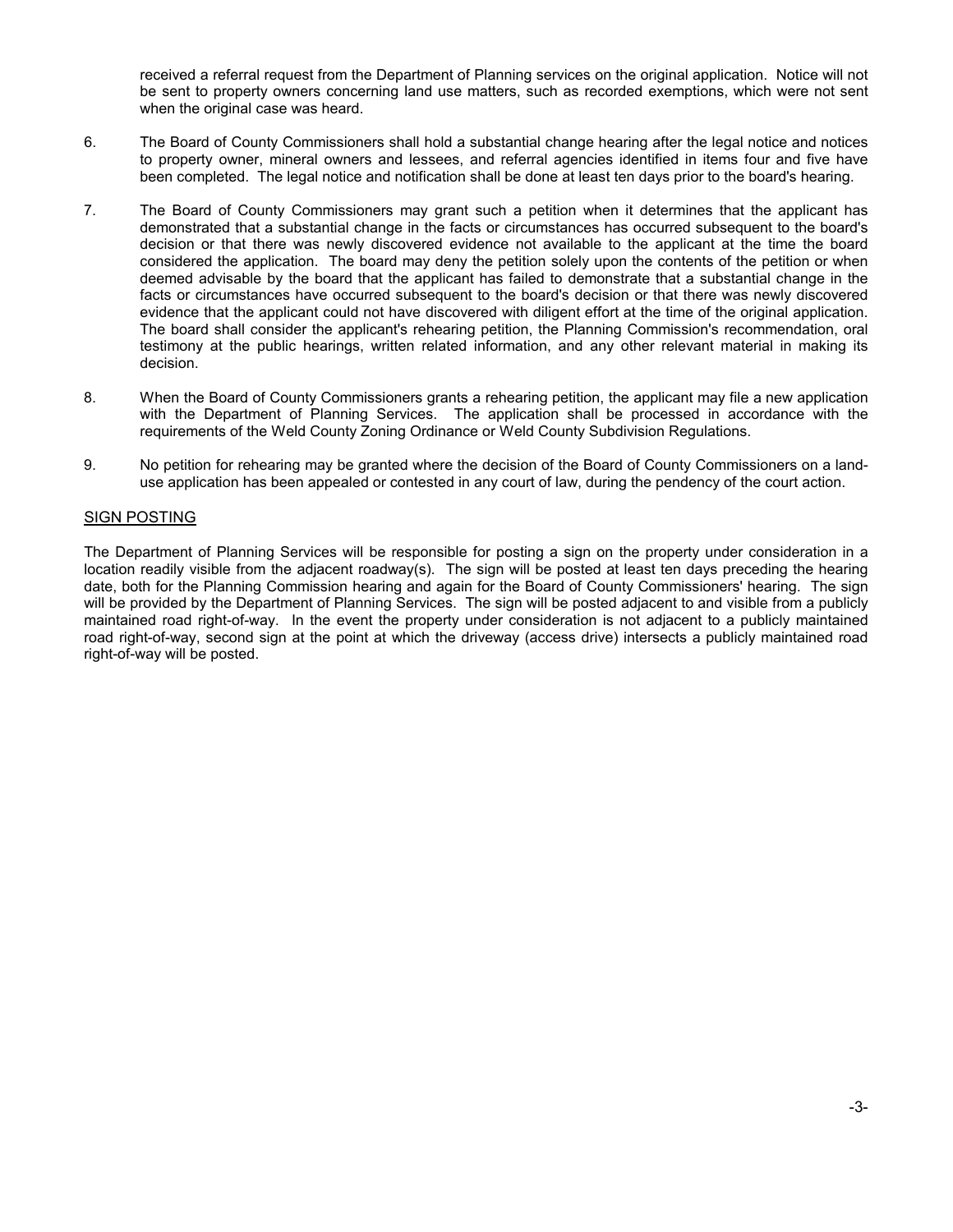#### SUBSTANTIAL CHANGE QUESTIONNAIRE

Neither an applicant nor a successor in interest may submit any type of land use application within a five year period (ten years in the case of multiple recorded exemptions applications) following denial of a previous application involving the same property, unless the Board of County Commissioners has found , based on the applicant's rehearing petition, the Planning Commission's recommendation, oral testimony at the public hearings, written related information, and any other relevant material in making its decision at least one of the following criteria has been satisfied:

- A. Within the concept of a new application, the facts and circumstances of which are substantially changed from the initial application)
	- 1. Has the land-use application substantially changed? (eg, substantial changes in lot size or density, in internal or external roads, or, in the case of a rezoning, in the uses proposed)
	- 2. Have the surrounding land-uses substantially changed? (eg, has the adjacent land use changed during the period of time since the last application such that what would be compatible with the adjacent use has changed?)
	- 3. Have applicable provisions of the law substantially changed. (eg, the applicant is proposing using a different procedure so a different set of criteria apply or the applicable ordinance has been amended by the Board so the criteria have substantially changed)

#### OR

- B. Within the concept of rehearing the previously denied application.
	- 1. Is there newly discovered evidence that the applicant could not have discovered with diligent effort at the time of the original application?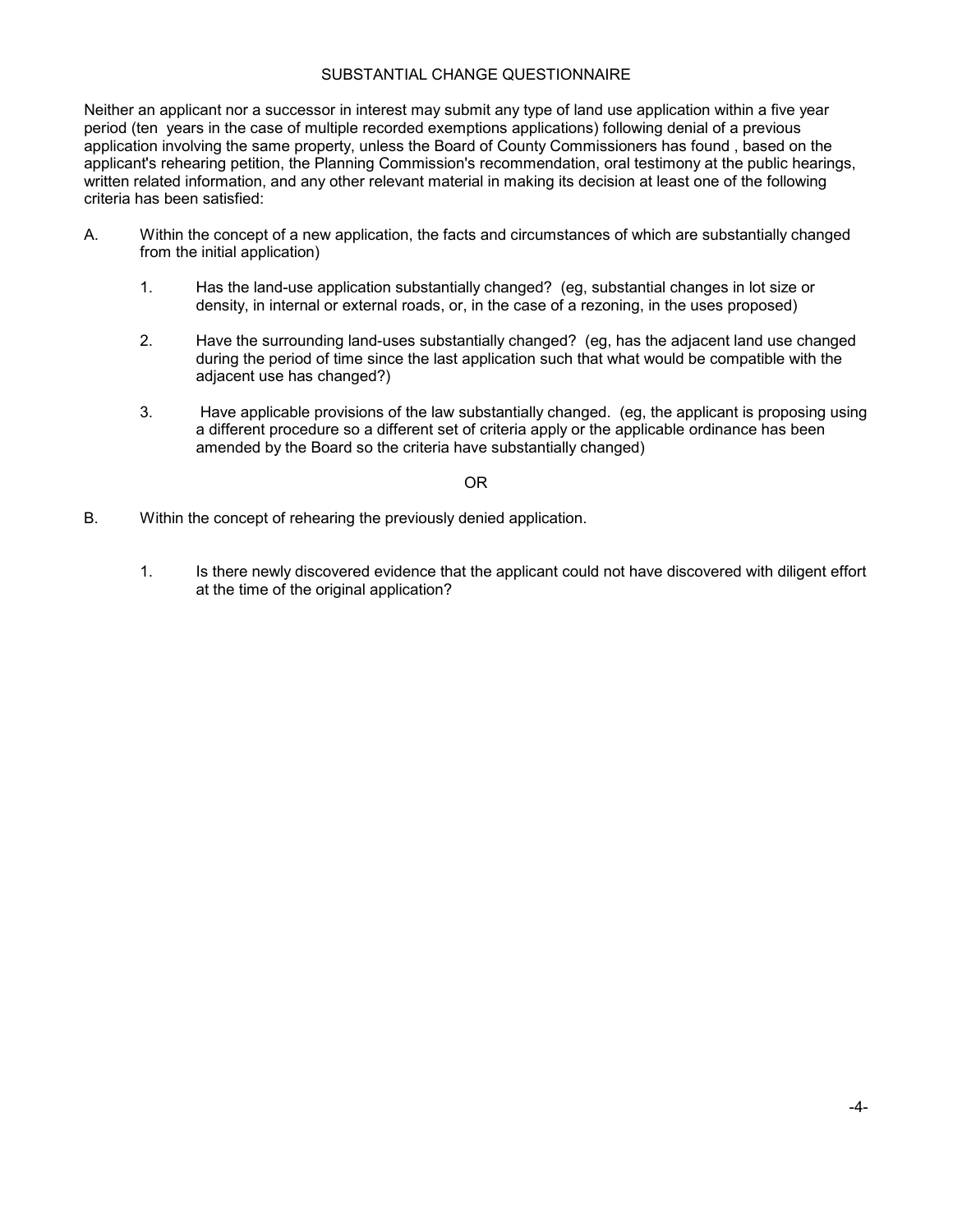#### DEPARTMENT OF PLANNING SERVICES 1555 N 17<sup>th</sup> Ave, Greeley, CO 80631 Phone (970) 353-6100 x3540 Fax (970) 304-6498

# **SUBSTANTIAL CHANGE APPLICATION**

| FOR PLANNING DEPARTMENT USE                                                      |                                                                                                                          |  |  |  |  |  |
|----------------------------------------------------------------------------------|--------------------------------------------------------------------------------------------------------------------------|--|--|--|--|--|
|                                                                                  |                                                                                                                          |  |  |  |  |  |
|                                                                                  | PLANNER ASSIGNED: __________________________                                                                             |  |  |  |  |  |
|                                                                                  |                                                                                                                          |  |  |  |  |  |
| PROPOSED TYPE OF SUBSTANTIAL CHANGE (check one)                                  |                                                                                                                          |  |  |  |  |  |
| The land-use application has substantially changed.                              |                                                                                                                          |  |  |  |  |  |
| $\Box$                                                                           | The surrounding land-uses have substantially changed.                                                                    |  |  |  |  |  |
|                                                                                  | Applicable provisions of the law have substantially changed.                                                             |  |  |  |  |  |
| $\Box$                                                                           | There is newly discovered evidence that the applicant could not have discovered with diligent effort at the              |  |  |  |  |  |
| time of the original application                                                 |                                                                                                                          |  |  |  |  |  |
|                                                                                  |                                                                                                                          |  |  |  |  |  |
|                                                                                  | Case number under which you are requesting the substantial change:                                                       |  |  |  |  |  |
|                                                                                  |                                                                                                                          |  |  |  |  |  |
| Parcel Number ___ ___ ___ ___ - ___ - ___ - ___ - ___ - ___ - ___ - ___ - ___ __ |                                                                                                                          |  |  |  |  |  |
|                                                                                  |                                                                                                                          |  |  |  |  |  |
|                                                                                  | (12 digit number - found on Tax I.D. information, obtainable at the Weld County Assessor's Office, or www.co.weld.co.us) |  |  |  |  |  |
|                                                                                  |                                                                                                                          |  |  |  |  |  |
|                                                                                  |                                                                                                                          |  |  |  |  |  |
| FEE OWNER(S) OF THE PROPERTY:                                                    |                                                                                                                          |  |  |  |  |  |
|                                                                                  |                                                                                                                          |  |  |  |  |  |
|                                                                                  |                                                                                                                          |  |  |  |  |  |
|                                                                                  |                                                                                                                          |  |  |  |  |  |
|                                                                                  |                                                                                                                          |  |  |  |  |  |
|                                                                                  |                                                                                                                          |  |  |  |  |  |
|                                                                                  | APPLICANT OR AUTHORIZED AGENT (See Below: Authorization must accompany applications signed by Authorized Agent)          |  |  |  |  |  |
|                                                                                  |                                                                                                                          |  |  |  |  |  |
|                                                                                  | Work Phone # _________________Home Phone # ______________________Email Address                                           |  |  |  |  |  |
|                                                                                  |                                                                                                                          |  |  |  |  |  |
| City/State/Zip Code                                                              |                                                                                                                          |  |  |  |  |  |

I (We) hereby depose and state under penalties of perjury that all statements, proposals, and/or plans submitted with or contained within the application are true and correct to the best of my (our)knowledge. Signatures of all fee owners of property must sign this application. If an Authorized Agent signs, a letter of authorization from all fee owners must be included with the application. If a corporation is the fee owner, notarized evidence must be included showing the signatory has to legal authority to sign for the corporation.

 $\frac{1}{2}$  , the state of the state of the state of the state of the state of the state of the state of the state of the state of the state of the state of the state of the state of the state of the state of the state of t